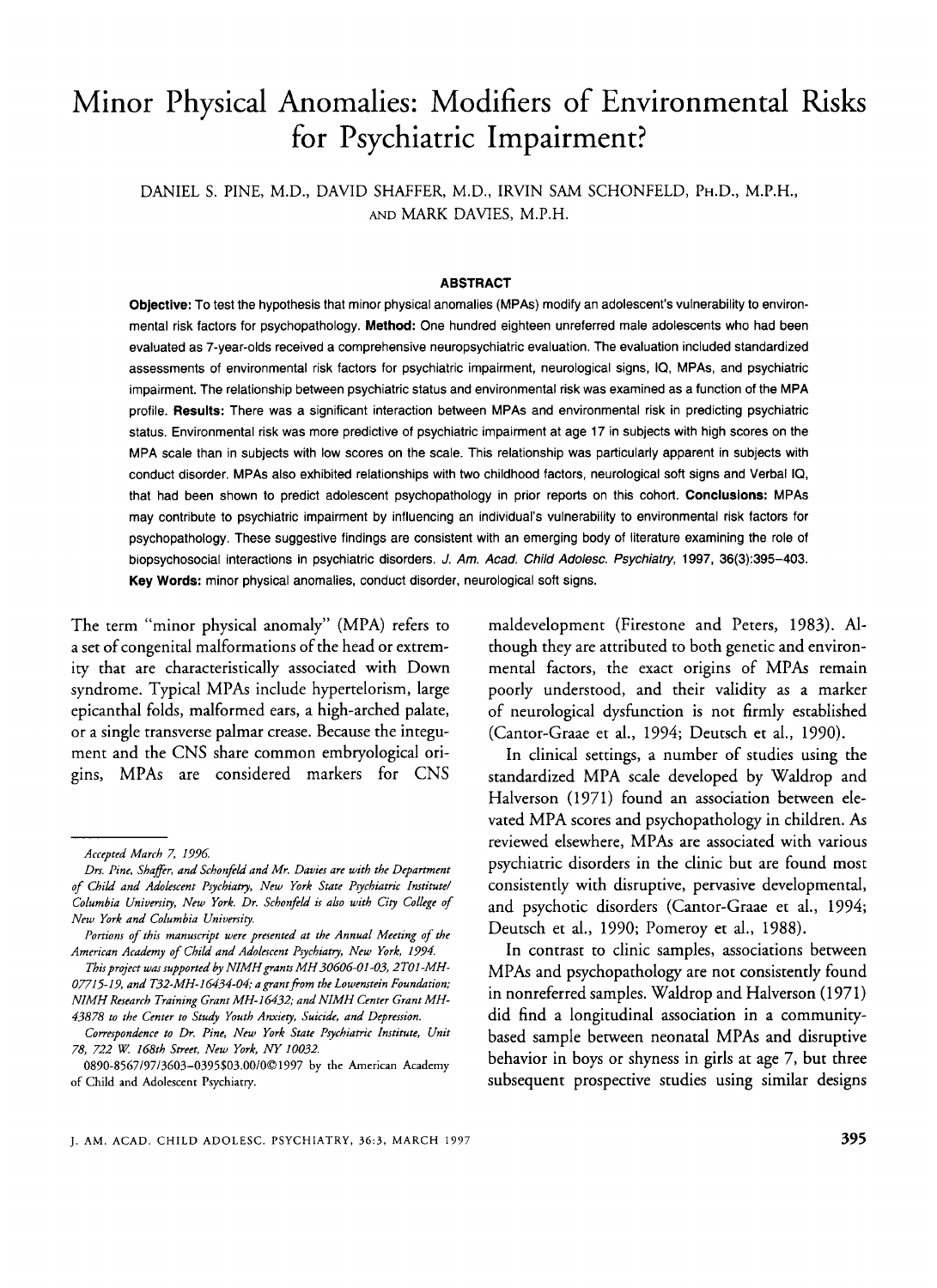found weak and mostly nonsignificant associations (Burg et al., 1980; Jacklin et al., 1980; Quinn and Rapoport, 1974). There are also inconsistent findings in cross-sectional, school-based studies. Some researchers reported that MPAs are associated with high ratings on scales measuring behavior problems or psychiatric impairment (Fogel et al., 1985; Gillberg et al., 1983; Halverson et al., 1976; O'Donnell et al., 1979). Other investigators, however, found either inconsistent or no relationships in these areas (Firestone et al., 1976; Rosenberg and Weller, 1973; Sandberg et al., 1980).

While various factors could account for the more consistent findings in this area among clinically referred than community-based samples, sampling variability may be particularly important (Cohen and Cohen, 1984). This may be especially true if associations between MPAs and psychopathology are moderated by factors associated with psychiatric referral. Further studies in nonreferred samples might resolve the inconsistencies.

Beyond the direct association of MPAs with psychopathology, there is interest in the impact of MPAs on the relationship between environmental factors and psychopathology. MPAs, like other subtle biological factors, may predispose to psychopathology only in particular environments (Raine et al., in press; Sameroff, 1993). A number of community-based studies, using diverse indices of biological risk, suggest that the relationship between biology and behavior is indeed dependent on the type of environment in which a child is reared (Breslau, 1995; Raine et al., in press; 1994; Sameroff, 1993). Two studies in nonreferred samples found that MPAs, in particular, might moderate the relationship between environmental risk and antisocial behavior. First, Mednick and Kandel (1988) reported that the combination of MPAs and an unstable home environment at age 12 predicted arrest for violent crime by age 21 better than either MPAs or an unstable environment alone. Second, in a cross-sectional study of 226 boys, aged *5* to 9 years, Sandberg et al. (1980) found an interaction between MPAs and environmental disadvantage as a predictor of behavior problems.

No study, to our knowledge, has considered whether MPAs moderate the association between the environment and DSM-based psychiatric disorders or psychiatric impairment in youth. The current study examines this issue. Previous reports on the sample used in this study emphasized the links between childhood neurological signs and adolescent emotional disorders and between cognitive function and adolescent conduct problems (Schonfeld et al., 1988; Shaffer et al., 1985). These prior findings are integrated into the examination of interactions between MPAs and environmental risk.

# **METHOD**

## Subjects

Subjects were drawn from the 1962-1963 Columbia Presbyterian Medical Center (CPMC) birth cohort of the Collaborative Perinatal Project (CPP). The sample frame originally comprised every fifth woman registering during pregnancy at the CPMC clinic. Subjects were prospectively followed from birth to age 7 and were then recruited for an adolescent follow-up (see Shaffer et al., 1985).

The adolescent follow-up study was designed to assess longterm sequelae of neurological "soft signs" in childhood. Subjects *(n* = 126) were all African-American males, since as a group they exhibited the highest rate of neurological signs at age 7. Index cases *(n* = 63) had received a positive rating on any one of eight neurological soft signs but were free of frank neurological disease or marked mental retardation (IQ >60). For comparisons *(n* = 63), the next African-American male on the CPP register with no evidence of neurological abnormality was selected. One hundred eighteen boys (94%) were examined when they were between ages 16 and 18. Two probands refused examination, and three were excluded after the age 17 neurological examination found signs of frank CNS injury. Three controls were not located; three refused examination. Finally, while the original study also included a sample of 47 African-American females, females were not examined in the current report because there were more extensive missing data on MPAs in females than in males.

## Neurological Assessment

Neurological examinations including tests for soft signs were conducted at age 7 according to the CPP protocol by pediatricians supervised by senior pediatric neurologists. The examination at age 17 used similar procedures. The reliability of these examinations was shown to be satisfactory (see Shaffer et al., 1985).

## Cognitive and Behavioral Assessments at Age 7

At age 7, subjects completed seven subtests of the WISC, and the Full Scale IQ (FSIQ) was prorated (see Shaffer et al., 1985). During testing, examining psychologists blind to the child's status on all other examinations made behavioral observations. Three a priori scales were constructed from these ratings for all children  $(n = 440)$  in the 1962–1963 CPP CPMC birth cohort to denote (1) hyperactivity, (2) aggression, and (3) dependency-withdrawal (see Shaffer et al., 1985).

## Minor Physical Anomalies

Each subject was assessed at age 17 for MPAs using the scale of Waldrop and Halverson (1971), which has been shown to have satisfactory interrater reliability in at least eight studies (.70 to *.94*  intraclass correlation) (Pomeroy et **al.,** 1988). The MPA assessment was performed by a physician who was blind to all other data. Since subjects were all African-Americans, the presence of "fine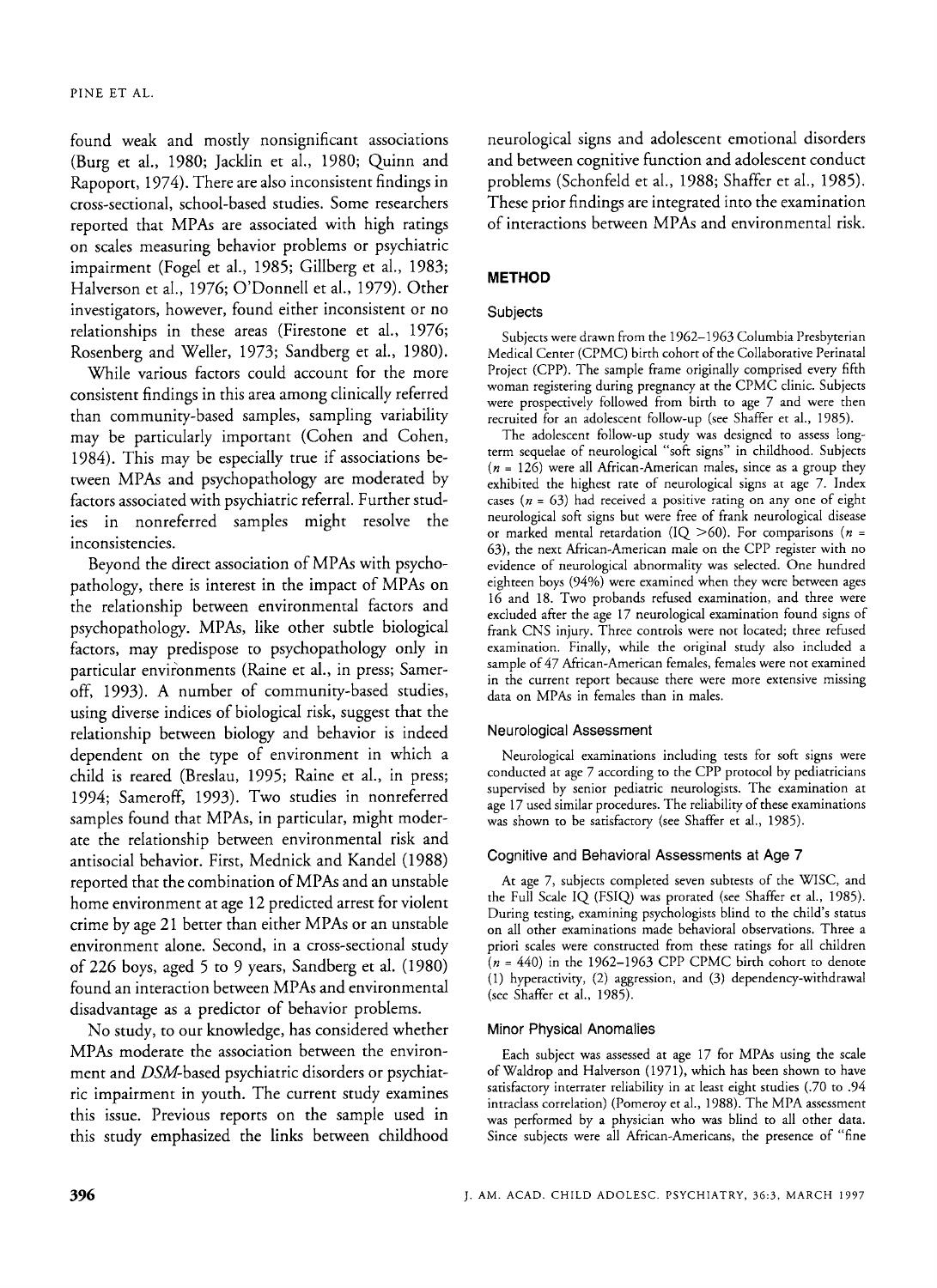electric hair" or number of "hair whorls" was not scored. Because of discrepancies in MPA scoring across ethnic groups (Firestone and Prabhu, 1983), we defined hypertelorism as either 1 (a score of 1) or  $1\frac{1}{2}$  (a score of 2) standard deviations beyond the mean distance between pupils in our sample. Subjects were not assessed for the presence of a "geographic tongue," based on recommendations from Waldrop and Halverson (1971). In all analyses, the 'weighted MPA score" was used, as this is the measure that has been used in most MPA studies. Because only four subjects in our sample had weighted MPA scores greater than *4,* boys with a score of *4* or more were combined into a single category.

#### **IQ** and Psychiatric Assessments at Age 17

The WAIS was administered to 112 boys who then received a comprehensive psychiatric evaluation. As described in Shaffer et al. (1383, this evaluation included semistructured clinician-administered interviews of both subject and parent. Clinicians rated overall functioning on the Global Assessment Scale (GAS) after each interview, and a set of questionnaires was completed by each of three high school teachers.

Subjects receiving GAS scores below 70 after either interview were evaluated further, using best-estimate procedures. A summary of all information was reviewed by a committee of two senior child psychiatrists and one senior child psychologist blind to a subject's neurological or MPA status. This committee assigned a final GAS rating and as many  $DSM-III$  Axis I diagnoses as appropriate. Hierarchical exclusionary rules were not applied.

#### Environmental Risk Factors

During interviews with parents at age 17, 12 dichotomously coded items assessed the presence of factors considered external to a child's neurological state but commonly associated with psychopathology. The scale items comprised mother not being married to biological father, having four or more siblings, incomplete maternal and paternal education, either parent having had psychiatric treatment or police record, welfare dependency, low income, dissatisfaction with housing, and disturbance in spousal relationship.

*An* a priori "environmental disadvantage" scale was constructed by summing these 12 items without knowledge of their distribution across groups. The scale had acceptable internal consistency  $(\alpha =$ *.64)* and previously was shown to predict concurrent psychopathology in this sample (Shaffer et al., 1985). The scale was correlated with a more limited assessment of environmental adversity that had been conducted 10 years earlier (see Schonfeld et **al.,** 1988). For our analyses, we used a z-transformed scale (mean =  $0$ , SD = 1) such that higher scores were assigned to increasing disadvantage.

#### Data Analysis

We used logistic regression to test for a moderating effect of MPAs on the relation of environmental disadvantage ro psychopathology. Psychopathology at age 17, dummy-coded so that 1 represented impaired status, was regressed on MPA score, psychosocial disadvantage score, and their product interaction. A significant interaction in this statistical model would imply that the strength of the association between environmental disadvantage and psychopathology is dependent on the MPA score. **As** such, MPAs might be conceptualized **as** an "effect modifier," which influences the degree to which environmental disadvantage is associated with psychopathology.

We first conducted regressions treating *any* psychiatric diagnosis as opposed to *no* psychiatric diagnosis as the dependent measure.

We then conducted regressions using more specific categorizations. Because prior reports on this cohort (Shaffer et al., 1985) linked adolescent psychopathology to other age 7 and age 17 factors, these factors also were included as covariates in the regression models.

Beyond the analysis to test our primary hypothesis, we also examined the association between MPAs and potential confounders that had been shown to predict the development of adolescent psychopathology in the sample. Thus, we used the  $\chi^2$  statistic to examine the association between neurological soft sign status and number of MPAs, hypothesizing that there would be a positive association between MPAs and the presence of neurological signs (dichotomously coded). We used Pearson correlations to examine the relationship between MPA score and IQ. Verbal IQ (VIQ deficits appear particularly relevant for youth psychopathology in general and disruptive disorders in particular (Moffit, 1993; Schonfeld et al., 1988). Therefore, we examined associations separately between MPAs and VIQ, Performance IQ (PIQ, as well **as** FSIQ. All statistical tests are two-tailed with an a priori  $\alpha = .05$ .

#### **RESULTS**

### Sample Characteristics

Of the 115 boys examined at age 17 who were without evidence of frank CNS illness or injury, 101 (88%) had complete data. There were no differences between cases with missing data and other cases on any of the variables used in the current study.

Characteristics of this sample have been described previously (Schonfeld et al., 1988; Shaffer et al., 1985). The average age 17 weighted MPA score was 2.2  $\pm$ 1.4 (range: 0 to **6).** The mean age 7 and age 17 IQ scores were  $92.1 \pm 10.0$  and  $95.1 \pm 11.1$ , respectively. By design, a nearly equal number of subjects had at least one  $(n = 57)$  versus no soft signs  $(n = 58)$  at age 7. Fifty-one subjects received a GAS rating of less than 70. The distribution of *DSM-111* diagnoses in these 51 subjects is shown in Table 1.

#### Univariate Relationships

Prior results in this cohort found that psychopathology was related to neurological soft signs, IQ, and environmental disadvantage. Therefore, before examining relationships among psychopathology, environmental disadvantage, and MPAs, we examined univariate relationships between MPAs and neurological signs as well as among MPAs, environmental disadvantage, and IQ. Furthermore, while the primary goal of this report was to examine the interaction between MPAs and environmental risk factors as a predictor of psychiatric status, we first examined the univariate relationship between MPAs and psychopathology before examining interactions.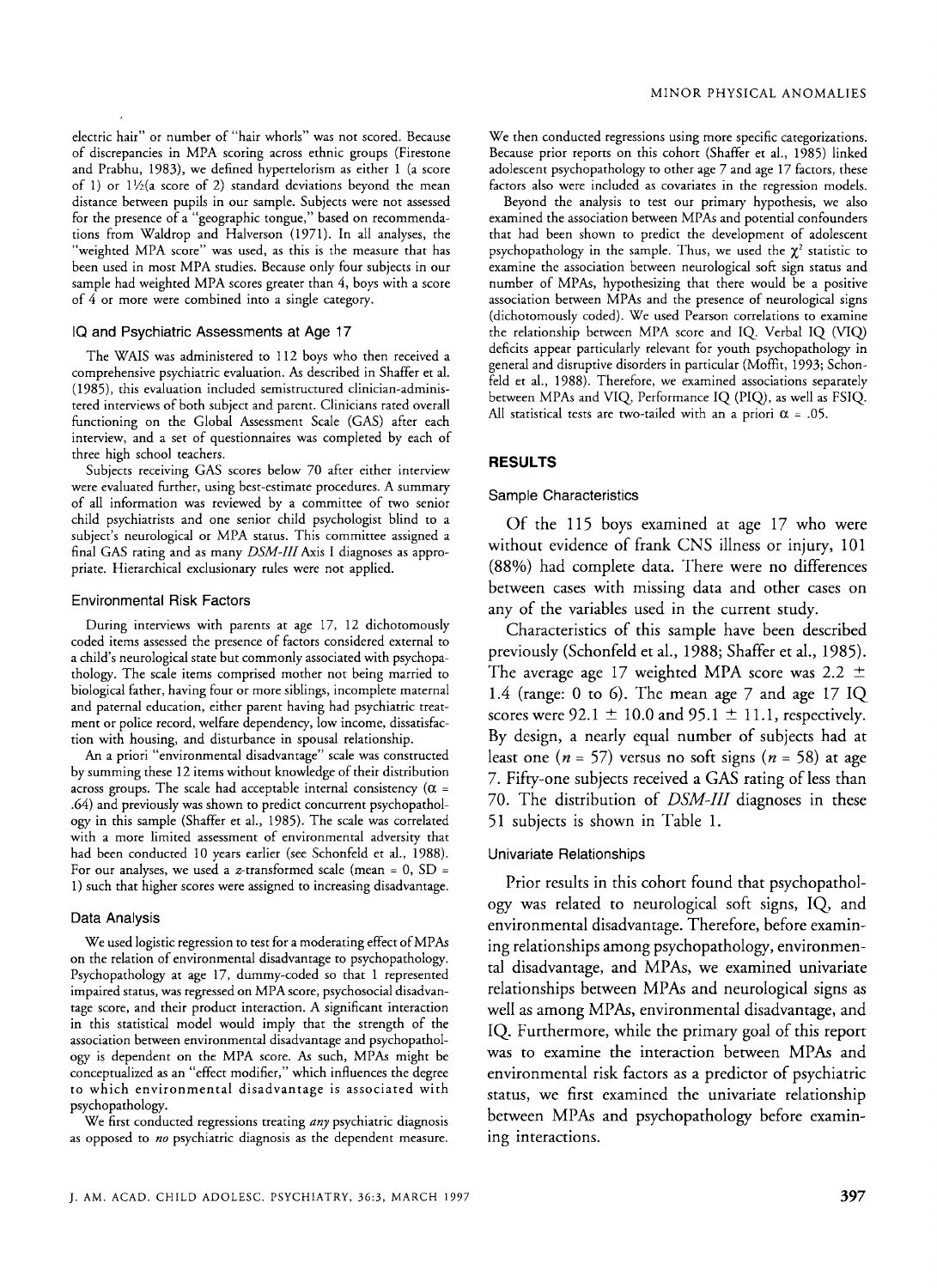**TABLE 1**  Distribution of Psychiatric Disorders

| Distribution of Legenment Disoratio             |                                 |
|-------------------------------------------------|---------------------------------|
| Disorder and DSM-III code                       | $No.$ <sup><math>a</math></sup> |
| Disruptive behavior disorders                   |                                 |
| Conduct disorder: 312                           | 22                              |
| Other disruptive disorders                      |                                 |
| Oppositional defiant disorder: 313.81           | 5                               |
| Attention-deficit disorder with or without      |                                 |
| hyperactivity: 314.01 or 314.80                 | 4                               |
| Psychotic disorders                             |                                 |
| Schizoaffective disorder: 295.70                |                                 |
| Affective disorder                              |                                 |
| Major depression: 296.2x or 296.3x              |                                 |
| Bipolar disorder: 296.56                        |                                 |
| Atypical depression: 296.82                     | $\mathfrak z$                   |
| Dysthymia: 300.40                               | 5                               |
| Adjustment disorder with depressed mood: 309.00 | 3                               |
| Any anxiety diagnosis                           |                                 |
| DSM-III codes: 300.00; 300.29; 301.22; 309.21;  |                                 |
| 313.00; 313.21; 313.22                          | 15                              |
| Any substance use disorder: 305.xx              |                                 |

<sup>a</sup> Number of youths who meet criteria for disorder. Total exceeds 51, the total number with Global Assessment Scale score <70, due to comorbidity.

*Neurological Signs.* Age 7 neurological signs were associated with age 17 MPAs (continuity-corrected Pearson  $\chi^2[4] = 12.2; p = .01;$  Mantel-Haenszel Test for Linear Association  $\chi^2[4] = 9.9; p = .001$ ) (Table 2). While there was a trend in a similar direction for age 17 soft signs, this relationship was not significant (continuity-corrected Pearson  $\chi^2$  = 5.5; *df* = 4; *p* = .14).

*IQ.* Table 3 shows correlations among age 17 MPAs, VIQ, PIQ, and FSIQ, at both age 7 and age 17. As shown in the table, MPA score was inversely correlated with age 7 VIQ but was unrelated to other IQ indices. MPA score also correlated with the VIQ  $-$  PIQ difference  $(r = -.24; p = .009)$ , and the partial correlation between age 7 VIQ and age 17 MPAs was significant  $(r = -.29; p = .003)$ , controlling for age 7 PIQ.

| TABLE 2                                                |                              |  |  |  |  |  |  |  |  |
|--------------------------------------------------------|------------------------------|--|--|--|--|--|--|--|--|
| Relationship Between Age 7 Soft Signs and Age 17 Minor |                              |  |  |  |  |  |  |  |  |
|                                                        | Physical Anomaly (MPA) Score |  |  |  |  |  |  |  |  |

|                     |    |    | Age 17 Weighted MPA Score |  |
|---------------------|----|----|---------------------------|--|
| Age 7<br>Soft Signs |    |    |                           |  |
|                     | 14 | 13 |                           |  |
| No signs<br>≥1 Sign |    |    |                           |  |

*Note:* Pearson  $\chi^2(3) = 12.2$ ;  $p = .01$ . Mantel-Haenszel Test for Linear Association;  $\chi^2(1) = 9.8; p = .001$ .

*Environmental Disadvantage.* **As** shown in Table 3, there was no relationship between environmental disadvantage and MPAs.

*Psychiatric Disorders.* There was no difference  $(t_{104} =$ 1.2;  $p = .23$ ) in MPA scores between the psychiatrically unimpaired ( $n = 59$ ; MPA score = 2.0  $\pm$  1.3) and impaired subjects  $(n = 47; \text{MPA score} = 2.4 \pm 1.5)$ .

## Interactions Between **MPAs** and Environmental Disadvantage

*Any Psychiatric Disorder.* To test the principal hypothesis for this study, the presence of any psychiatric disorder was regressed on MPA score, disadvantage score, and the product interaction between these two variables. Based on prior results in this cohort (Shaffer et al., 1985), the following covariates were included: age 7 neurological signs, age 7 VIQ, age 7 PIQ, and the three age 7 behavioral scales. This analysis demonstrated a significant (Wald  $\chi^2[1] = 6.4$ ;  $p =$ .Ol) interaction between MPAs and disadvantage as a predictor of psychopathology. Results yield very similar point estimates, with identical levels of statistical significance, if age 17 instead of age 7 VIQ and PIQ are used. For this analysis, the data were shown to adequately fit the model (goodness-of-fit  $\chi^2 = 94.1$ ;  $p = .39$ ).

To further elucidate the nature of this interaction, subjects were dichotomized at the median MPA score (weighted score of 2). One regression model was then fit with separate coefficients for the disadvantage scale in subjects with high  $(>2)$  and low  $(≤2)$  MPA scores. **As** shown in Table 4, there was a significant association between disadvantage and psychiatric impairment only among boys with high MPA scores. The regression coefficient in the model suggested that each standard deviation increase in the disadvantage score among subjects with a high MPA score was associated with a threefold increased risk for psychiatric impairment (95% confidence interval for odds ratio: 1.3 to 7.9). In contrast, the odds ratio for disadvantage in boys with a low MPA score was not significantly different from 1.0, and based on the statistical test on the interaction term, this odds ratio was significantly lower than the odds ratio for disadvantage among the subjects with a high MPA score. Age 7 neurological signs (Wald  $\chi^2$ [1] = 3.2; *p* = .04) and age 7 aggression score (Wald  $\chi^2[1] = 5.0; p = .03$ ) were significant predictors of psychiatric disorder, as reported previously (Schonfeld et al., 1988; Shaffer et al., 1985).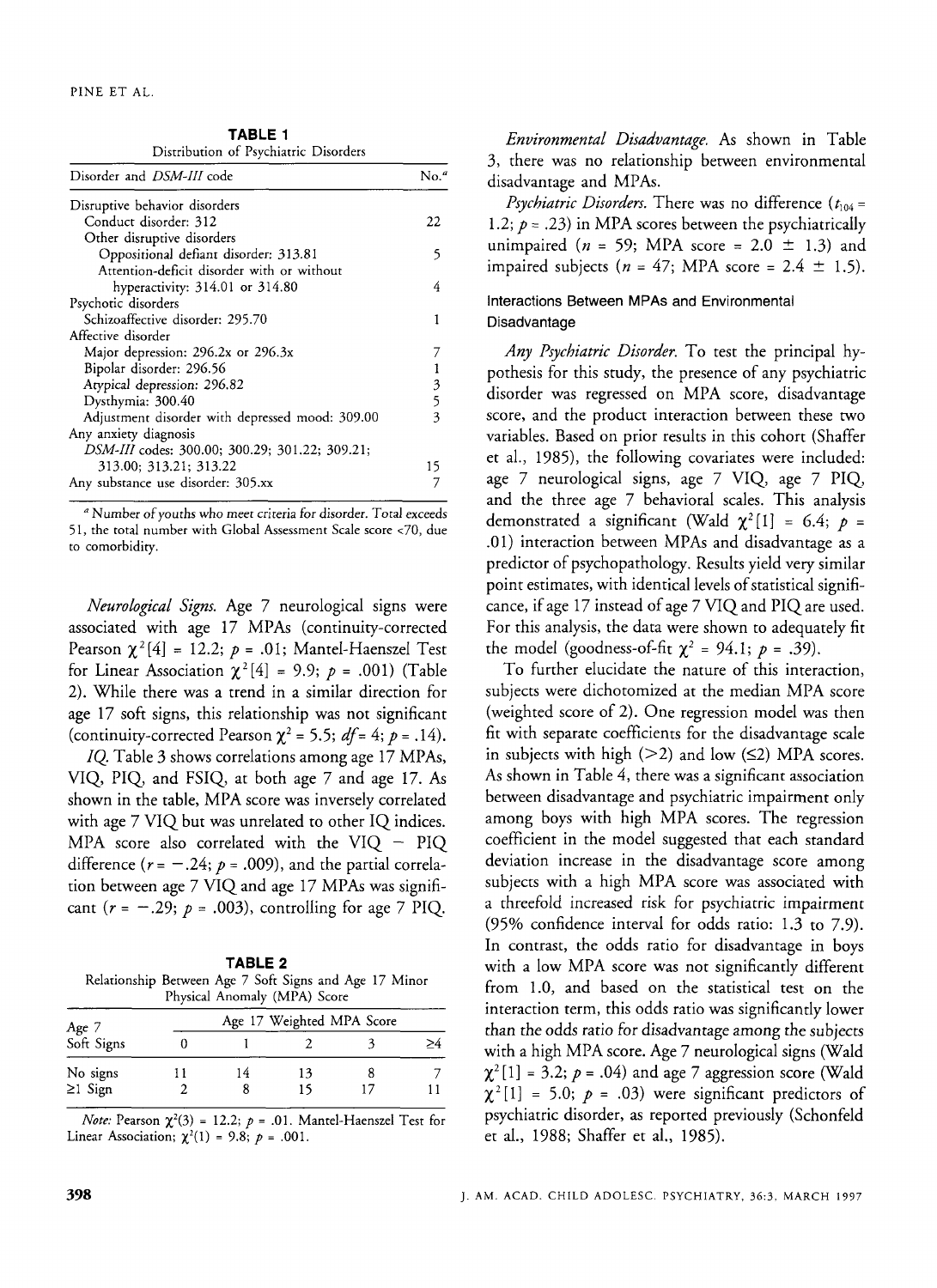|              | Pearson Correlations Among Minor Physical Anomaly (MPA) Score, IQ, and Environmental Disadvantage |              |              |                      |                 |                |                         |
|--------------|---------------------------------------------------------------------------------------------------|--------------|--------------|----------------------|-----------------|----------------|-------------------------|
|              | MPA<br>Score                                                                                      | VIQ<br>Age 7 | PIO<br>Age 7 | <b>FSIQ</b><br>Age 7 | VIO<br>Age $17$ | PIQ.<br>Age 17 | <b>FSIO</b><br>Age $17$ |
| VIQ Age 7    | $-.24**$                                                                                          |              |              |                      |                 |                |                         |
| PIQ Age 7    | $-.01$                                                                                            | $+.51***$    |              |                      |                 |                |                         |
| FSIQ Age 7   | $-.14$                                                                                            | $+.87***$    | $+.86***$    |                      |                 |                |                         |
| VIQ Age 17   | $+.02$                                                                                            | $+.69***$    | $+.46***$    | $+.67***$            |                 |                |                         |
| PIQ Age 17   | $-.02$                                                                                            | $+.42***$    | $+.54***$    | $+.55***$            | $+.61***$       |                |                         |
| FSIQ Age 17  | $+.01$                                                                                            | $+.64***$    | $+.55***$    | $+.69***$            | $+.92***$       | $+.87***$      |                         |
| Disadvantage | $+.02$                                                                                            | $-.11$       | $+.08$       | $-.03$               | $-.22*$         | $-.01$         | $-.13$                  |

| TABLE 3                                                                                           |  |  |  |  |  |  |
|---------------------------------------------------------------------------------------------------|--|--|--|--|--|--|
| Pearson Correlations Among Minor Physical Anomaly (MPA) Score, IQ, and Environmental Disadvantage |  |  |  |  |  |  |

*Note:* VIQ = Verbal IQ; PIQ = Performance IQ; FSIQ = Full Scale IQ.

*\*p* < **.05;** *\*\*p* < **.01;** *\*\*\*p* < **.001.** 

*Speczjic Psychiatric Disorders.* Categories of nosologically related diagnoses were assembled as shown in Table 1. Because few boys had either isolated substance abuse disorders or psychotic disorders, these two classes of disorder were not examined. Three separate logistic regression models were fit, contrasting subjects having a specific class of disorder (disruptive; affective; anxiety) against subjects having no disorder.

Based on the reported interaction between MPAs and environmental factors as a predictor of criminal behavior (Mednick and Kandel, 1988), we first considered the disruptive disorders. In a univariate analysis,

**TABLE 4**  Predictors of Any Psychiatric Disorder

| Variable                                      | $R^a$   | <b>SE</b> | Wald $\chi^2$ |  |  |  |
|-----------------------------------------------|---------|-----------|---------------|--|--|--|
| MPA score                                     | $-0.01$ | 0.19      | 0.0           |  |  |  |
| Disadvantage score (low MPAs) <sup>b,c</sup>  | 0.26    | 0.32      | 0.7           |  |  |  |
| Disadvantage score (high MPAs) <sup>b,c</sup> | 1.17    | 0.46      | $6.5***$      |  |  |  |
| Age 7 soft signs                              | 0.50    | 0.28      | $3.2*$        |  |  |  |
| Age 7 VIQ                                     | $-0.01$ | 0.02      | 0.1           |  |  |  |
| Age 7 PIQ                                     | $-0.03$ | 0.02      | 1.6           |  |  |  |
| Age 7 aggression <sup>c</sup>                 | 1.47    | 0.72      | $5.0*$        |  |  |  |
| Age 7 hyperactivity <sup>c</sup>              | $-0.06$ | 0.28      | .01           |  |  |  |
| Age 7 anxiety <sup><math>c</math></sup>       | $-0.26$ | 0.28      | 1.1           |  |  |  |
|                                               |         |           |               |  |  |  |

*Note:* All nine variables are entered in one logistic regression model. MPA = major physical anomaly; VIQ = Verbal IQ; PIQ = Performance IQ.

*B* represents the unstandardized regression coefficient such that a one-unit change in each variable is associated with an  $e^B$  change in the risk for psychiatric impairment.

 $<sup>b</sup>$  In the initial model, the interaction between the disadvantage</sup> score and the MPA score treated continuously was significant (Wald  $\chi^2[1] = 6.4$ ;  $p = .01$ ). In the model presented in the table, separate disadvantage scale variables are entered for boys below (low MPAs) and above (high MPAs) the median on the MPA scale.

 $c$  *z*-Transformed variable (mean = 0; SD = 1).

*\*p* < **.05;** *\*\*p* < **.01.** 

there was a difference of marginal significance  $(t_{86} =$ 1.72;  $p = .09$ ) in MPA scores between psychiatrically unimpaired ( $n = 59$ ; 2.0  $\pm$  1.3) and disruptive subjects  $(n = 31; 2.6 \pm 1.5)$ . However, as with analysis for psychopathology in general, our main interest was in the interaction between MPAs and environmental disadvantage. Based on prior results (Schonfeld et al., 1988), in the analysis treating disruptive disorders as the dependent measure, only VIQ and the age 7 aggression scale were included as covariates. Soft signs were not included as they were unrelated to disruptive disorders (Shaffer et al., 1985). As with the analysis for psychopathology in general, there was a significant interaction (Wald  $\chi^2[1] = 5.2$ ;  $p = .03$ ) between MPA score and environmental disadvantage. Furthermore, these data were shown to adequately fit the model (goodness-of-fit  $\chi^2$  = 76.3; *p* = .44).

A regression model was again fit after dichotomizing subjects at the median MPA score (2). As shown in Table 5, the association between environmental disadvantage and disruptive disorders occurred only among boys with a high MPA score. The regression coefficient in the model suggests that each standard deviation increase in the disadvantage score among subjects with a high MPA score was associated with a threefold increased risk for disruptive disorders (95% confidence interval for odds ratio: 1.2 to 8.5). In contrast, the odds ratio for disadvantage in subjects with low MPA scores was not significantly different from 1.0 and was significantly less than the odds ratio between disadvantage and conduct disorder among subjects with a high MPA score (Wald  $\chi^2[1] = 5.2$ ;  $p = .03$ ). As reported earlier (Schonfeld et al., 1988), the age 7 aggression score remained a significant predictor of age 17 disruptive disorder in this analysis.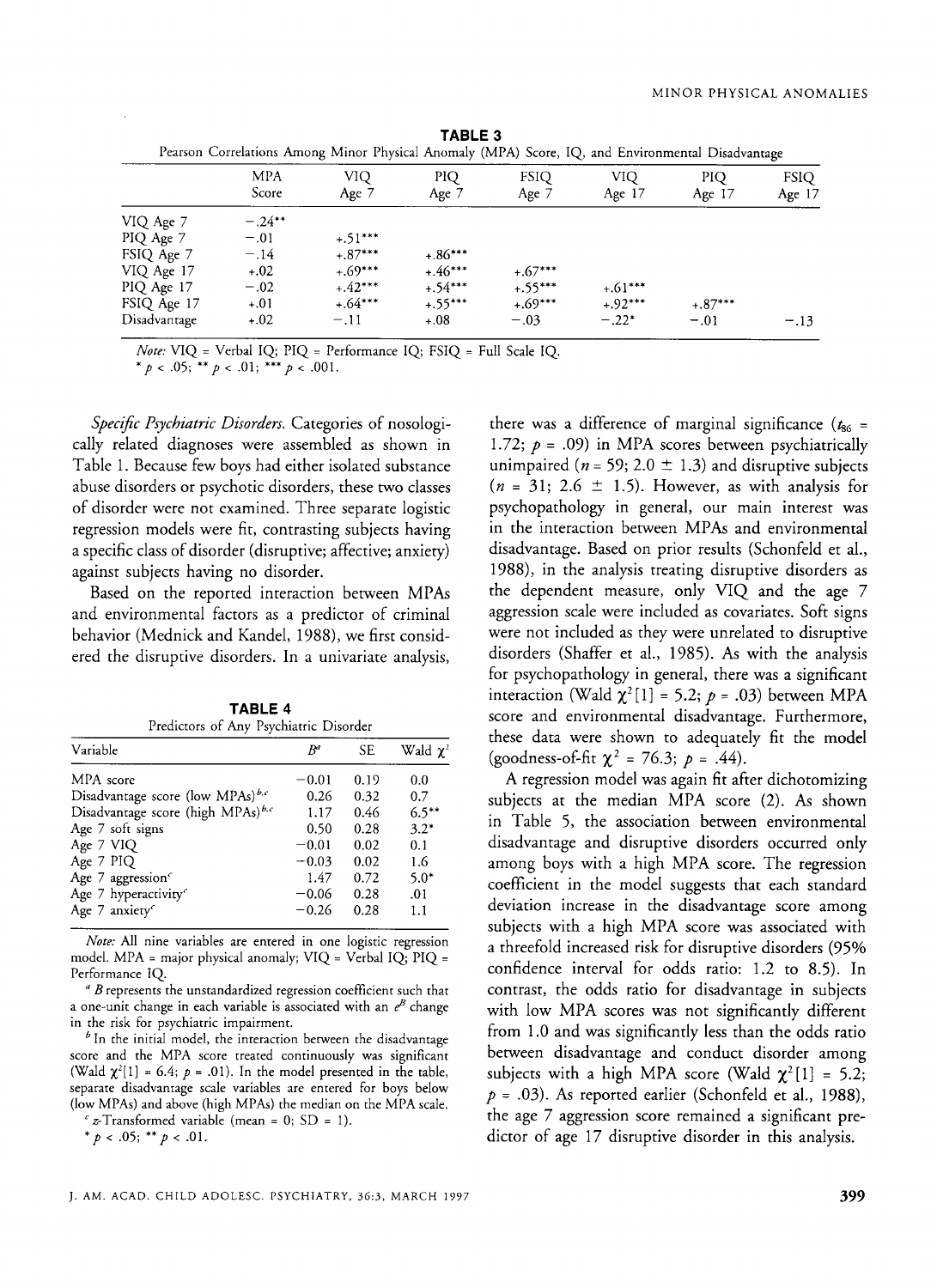**TABLE 5**  Predictors of Disruptive Behavior Disorders

| Variable                                      | $B^a$   | SE.  | Wald $\chi^2$ |
|-----------------------------------------------|---------|------|---------------|
| MPA score                                     | $-0.01$ | 0.19 | 0.0           |
| Disadvantage score (low MPAs) <sup>b,c</sup>  | 0.33    | 0.32 | 0.07          |
| Disadvantage score (high MPAs) <sup>b,c</sup> | 1.24    | 0.47 | $6.5***$      |
| Age 7 aggression <sup>c</sup>                 | 1.31    | 0.70 | $5.0*$        |
| Age 7 VIQ                                     | $-0.01$ | 0.02 | 0.1           |

*Note:* All five variables are entered in one logistic regression model. MPA = major physical anomaly

*<sup>a</sup>B* represents the unstandardized regression coefficient such that a one-unit change in each variable is associated with an  $e^B$  change in the risk for conduct disorder.

 $<sup>b</sup>$  In the initial model, the interaction between the disadvantage</sup> score and the MPA score treated continuously was significant (Wald  $\chi^2[1] = 5.2; p = .03$ ). In the model presented in the table, separate disadvantage scale variables are entered for boys below (low MPAs) and above (high MPAs) the median on the MPA scale.

 $\epsilon$  z-Transformedd variable (mean = 0; SD = 1).  $\frac{*}{p}$  < .05;  $\frac{**}{p}$  < .01.

Finally, it should be noted that two thirds of boys with disruptive disorders had conduct disorder (Table 1). When the above analysis was repeated treating conduct disorder as the dependent measure, similar results were obtained, with a significant MPA by environmental disadvantage interaction (Wald  $\chi^2[1] = 4.8$ ;  $p = .04$ ) as a predictor of conduct disorder.

In the analyses predicting affective or anxiety disorders, the age 7 dependency-withdrawal score and age 7 soft sign score were included as covariates based on prior analyses from this cohort (Shaffer et al., 1985). For MPAs, no main effects or interactions with environmental disadvantage were found in predicting affective or anxiety disorders (results from these analysis available on request).

## **DISCUSSION**

Three main findings emerged from this study. First, there was a significant interaction between MPAs and environmental risk factors for psychopathology as a predictor of psychiatric impairment. Second, the interaction was related specifically to disruptive disorders, particularly conduct disorder. Finally, MPAs at age 17 related to an age 7 VIQ/PIQ discrepancy and age 7 neurological soft signs, two potential markers of subtle neurological impairment that had been shown to predict age 17 psychopathology.

**Clinical Implications** 

Our findings suggest that subtle biological abnormalities such as MPAs may act to increase a child's susceptibility to environmental risk factors for psychiatric impairment, especially impairment that is accompanied by conduct problems. This suggests that clinicians might be particularly concerned about the development of conduct problems in children who have subtle biological abnormalities and who are living under psychosocial adversity. With regard to prevention or treatment, our findings suggest that clinical interventions aimed at alleviating psychosocial adversity might be particularly useful in the care of children who have subtle biological abnormalities. Clinicians might accordingly examine the effects of psychosocial interventions in these children.

## Biological Implications

*MPAs, Soft Signs, and IQ.* The associations in this study among MPAs, soft signs, and IQ, in a sample free of frank neuropathology, support the view that MPAs index subtle neurological abnormalities (Cantor-Graae et al., 1994). It is interesting to note that associations were specific to soft sign and VIQ measured in childhood but not adolescence.

The specificity of the association between age 17 MPAs and age 7 soft signs may relate to the fact that only age 7 soft signs predicted adolescent psychopathology in this sample (Shaffer et al., 1985). These findings are consistent with the theory that childhood soft signs index neurodevelopmental abnormalities. Comparable signs of neurodevelopmental abnormalities may either be absent or less easily detected in adolescence.

To consider explanations for the specificity of the association between MPAs and age 7 VIQ, we conducted further post hoc analyses. One explanation could be that environmental factors might lead to changes between age 7 and age 17 VIQ, attenuating the association between childhood IQ and measures, such as MPAs, that presumably relate to early childhood factors. Consistent with this possibility, disadvantage at age 17 was associated with a lower age 17, but not age 7, VIQ, as shown in Table 3. Furthermore, in a regression model, age 17 disadvantage predicted age while controlling for age 7 VIQ  $(B = +0.6; SEB =$ 0.05;  $t_{105}$  = 9.2;  $p < .001$ ). A second explanation for 17 VIQ  $(B = -1.7; SE = 0.8; t_{105} = 2.2; p = .02)$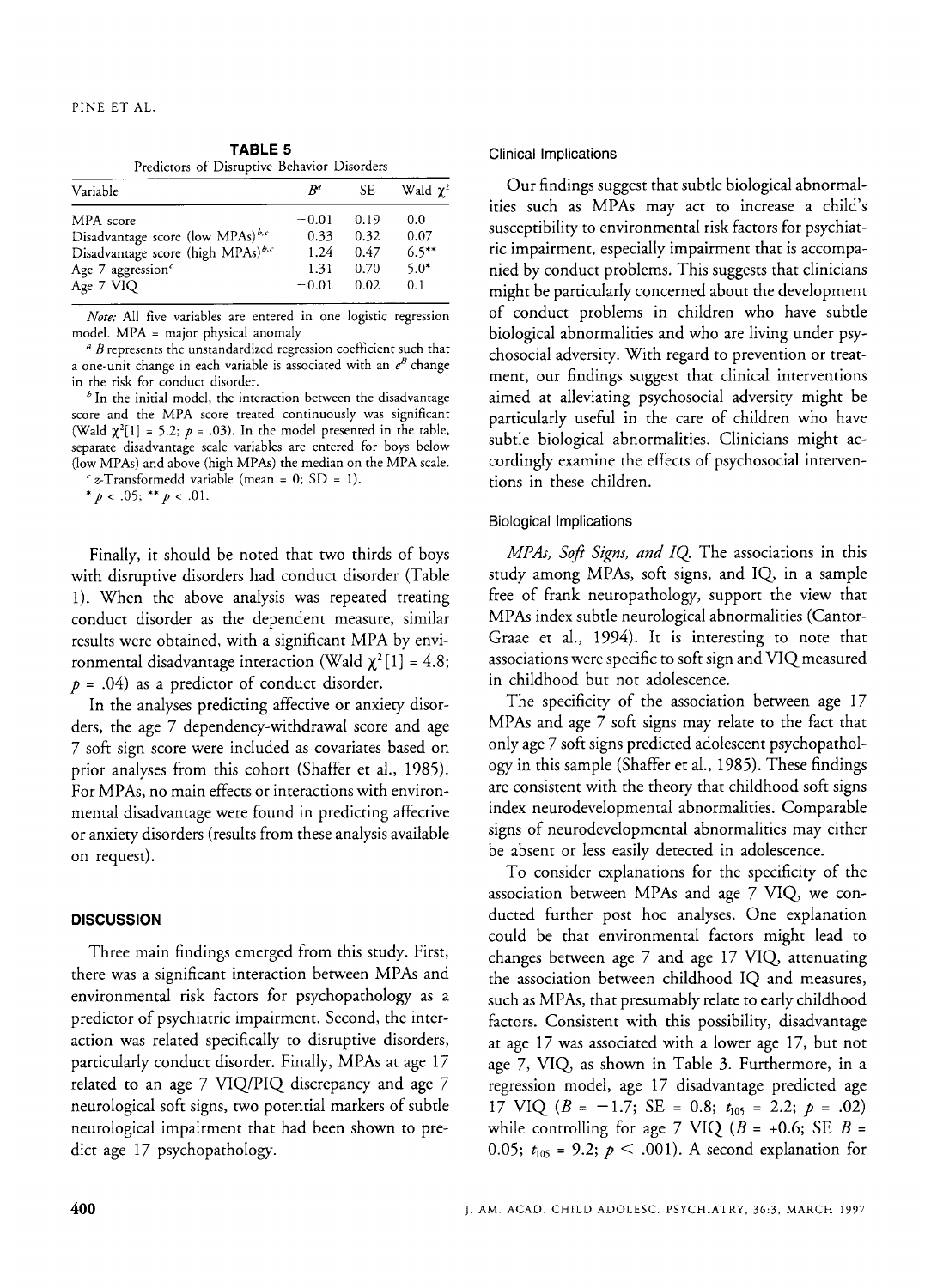the age specificity could be that MPAs specifically relate to VIQ subtests administered at age 7. However, MPAs did not relate to these subtests at age 17.

The association between an early childhood VIQ deficit and MPAs in the current study may relate to prior reports from this and other samples suggesting that an early childhood VIQ deficit is a precursor of conduct problems later in life(Moffit, 1993; Schonfeld et al., 1988). In fact, results from our multivariate model suggest that the relationship between a deficit in VIQ and conduct problems may result because both VIQ and conduct problems relate to common antecedent factors. Namely, the interaction between MPAs and environmental disadvantage appeared to account for the association between an early childhood VIQ deficit and conduct problems. While VIQ related to conduct disorder without MPAs in the model (Schonfeld et al., 1988), including MPAs and the MPA by environmental disadvantage interaction eliminated the association between VIQ and conduct disorder.

*Interactions Between MPAs and the Environment.*  The interaction between MPAs and environmental disadvantage might be placed in the context of recent research on the association between perinatal adversity and childhood psychopathology. Though the interaction between environmental adversity and adolescent MPAs in the current study was demonstrated in a cross-sectional analysis, MPAs measured in adolescence, or even adulthood, are believed to index early childhood factors. To our knowledge, the only long-term prospective study on the stability of MPAs found a correlation of  $r = .71$  for the weighted Waldrop score, the score used in our analyses, from age 2 through *7* (Waldrop and Halverson, 1971). Cantor-Graae et al. (1994) also showed that perinatal complications predict adulthood MPA scores.

The interaction found in this study is therefore relevant to research demonstrating interactions between perinatal and environmental factors. Both low birth weight (Breslau, 1995) and birth complications (Raine et al., 1994) predict disruptive behavior or violence among children raised in disadvantaged environments but not among children raised under less adverse circumstances.

Care should be used when interpreting interactions between environmental and biological variables. While such interactions can imply that biological factors moderate the strength of environmental-behavioral associations, they do not necessarily imply that environmental factors are unrelated to behavior in the absence of biological risk. For example, in the current study, the association between environmental disadvantage and conduct disorder was not statistically significant in boys with low MPA scores. Nevertheless, the point estimate on the regression coefficient in Table 5 still suggested that high degrees of social disadvantage relate to conduct disorder in the absence of a high MPA score. That this regression coefficient was not *statistically* different from zero, corresponding to an odds ratio of 1.0, could result from a type I1 error, given the small number of conduct disorder cases with low MPA scores.

Further research aimed at elucidating a mechanism by which MPAs could potentiate the effects of environmental disadvantage seems warranted. One possibility is that MPAs serve as markers of CNS dysfunction, which predisposes children to psychopathology. Animal-based research supports this notion, finding that common embryonic cell lines give rise to anomalies of the skin and CNS, particularly the cerebellum (Le Douarin, 1993). This is consistent with an emerging line of research linking this brain region to higherorder thinking (Middelton and Strick, 1994). A second related possibility, as put forth by Deutsch et al. (1990), is that MPAs index heritable components of the disruptive disorders. This might suggest that the association in the current study with conduct disorder reflects a gene-environment interaction (Cadoret et al., 1995).

## Limitations and Strengths

The first and perhaps most significant limitation in this study relates to the unclear generalizability of our findings. Children were selected into this study on the basis of neurological soft sign status. This design is likely to enrich the biological vulnerability of the sample, and, as a result, the associations might not generalize to less biologically vulnerable samples. Furthermore, the sample consisted of children in an urban community and included only African-Americans, which also may limit generalizability by increasing the proportion of environmentally disadvantaged subjects. Nevertheless, the study did control for some of the more important factors limiting the generalizability of findings in case-control studies examining biological correlates of psychopathology. These include referral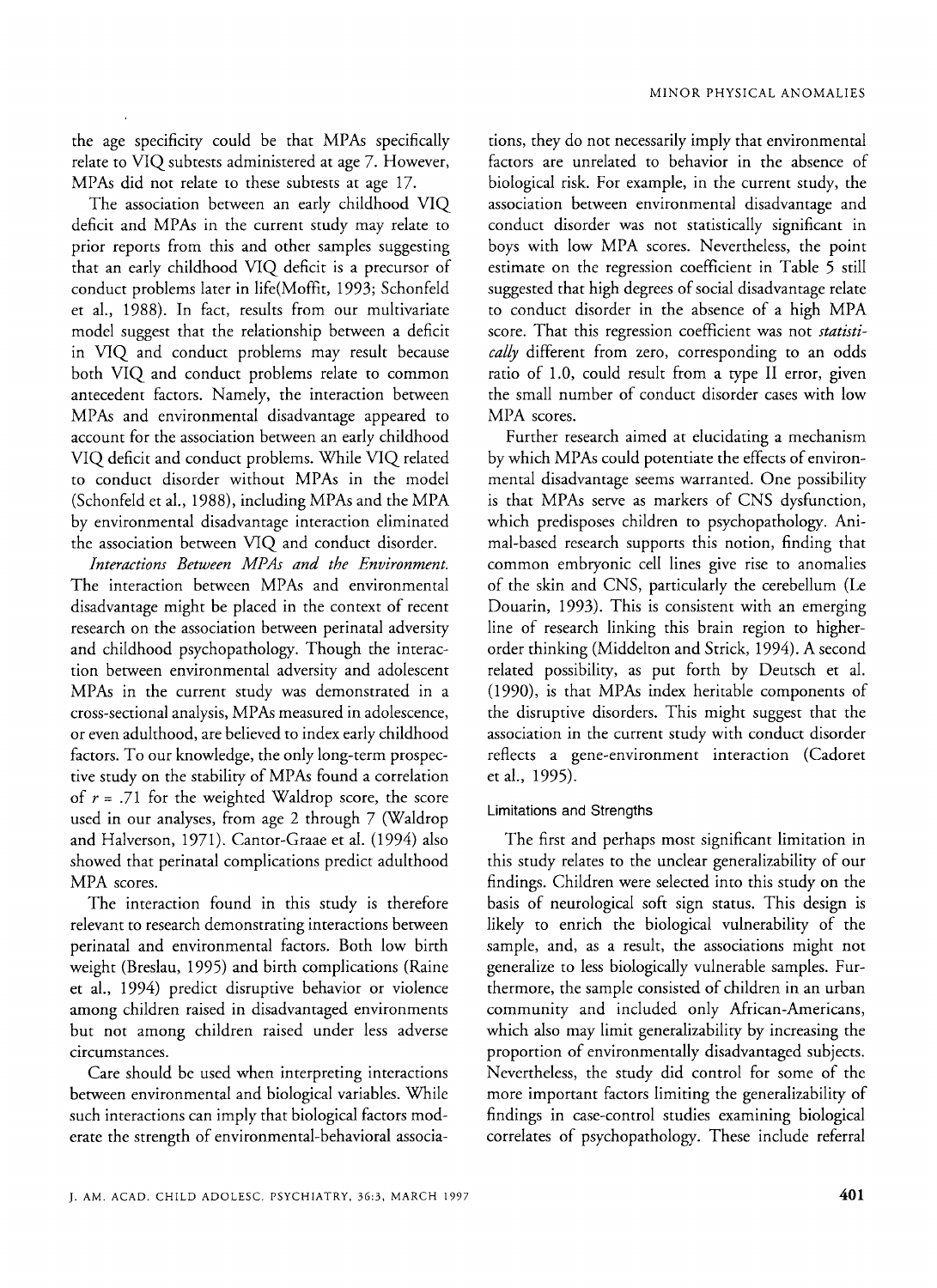biases and the presence of comorbid neurological illness or neurocognitive dysfunction. Moreover, in prior research, among nonminority samples, interactions were found between MPAs and disadvantage in Scandinavian and British youth as determinants of either violent crime (Mednick and Kandel, 1988) or behavior problems (Sandberg et al., 1980). The best evidence for generalizability derives from replications across studies. When findings are replicated in very different populations using different measures of behavior, such as the results in our sample and in the Scandinavian or British samples, this offers particularly strong evidence of generalizability.

Second, since this sample was nonreferred, the rate of rare disorders was low. Hence, we could not assess relations between MPAs and psychosis or pervasive developmental disorders, two classes of disorder frequently emphasized in studies of MPAs (Cantor-Graae et al., 1994; Gillberg et al., 1983).

Third, the use of *DSM-III* nosology is a limitation. While this might affect conclusions concerning specificity, the instrument used to assess psychiatric impairment, the GAS, remains valid. Furthermore, *DSM-N*  conduct disorder criteria draw heavily on the criteria in *DSM-III*, since the *DSM-III* categorization possesses significant predictive validity (Robins and Price, 1991).

Fourth, we chose to leave multiple comparisons unprotected in this study, since we entered the study with a set of distinct hypotheses that were supported by our findings. While this may increase the chance of type I errors, given the paucity of research in this area among nonreferred children and the importance of research on biopsychosocial interactions, we felt that it was important to guard against type II errors while findings are accumulating.

Finally, despite some evidence of stability in MPA score (Waldrop and Halverson, 1971) and our indicators of environmental disadvantage (Schonfeld et al., 1988), our findings for psychiatric impairment were cross-sectional. Prospective studies are therefore needed that examine the interaction between childhood MPAs and childhood environmental risk factors as predictors of adolescent psychopathology or conduct problems.

Strengths of this study include the fact that sampling and screening procedures removed biases found in many prior studies of MPAs and the fact that all assessments, neurological as well as psychiatric, were completed by experienced clinicians who remained blind to all other data. Psychiatric assessments integrated large amounts of data from five sources-the child, parental informant, and three schoolteachers. Best-estimate methodology among senior research-oriented clinicians was used to assign diagnoses and final GAS score. Finally, although the study extended over a period of 10 years, an acceptably high proportion of the sample was retained.

## **Conclusions**

Results from this study suggest that MPAs may relate to psychopathology through an interaction with environmental risk factors. Furthermore, this study found a relationship between MPAs and two possible markers of subtle neurological dysfunction in childhood that previously have been linked to psychopathology. Hence, the interaction between environmental disadvantage and high MPA scores might be placed in the context of other research suggesting that subtle biological abnormalities relate to psychopathology through interactions with the environment (Raine et al., in press; Sameroff, 1993).

## **REFERENCES**

- Breslau N (1995), Psychiatric sequelae **of** low birth weight. *Epidemiol Rev* 17:96-106
- Burg C, Rapoport JL, Bartley LS, Quinn PO, Timmins **P** (1980). Newborn minor physical anomalies and problem behavior at age three. *Am J Psychiatry* 137:791-796
- Cadoret **RJ,** Yates WR, Troughton E, Woodworth G, Stewart **MA** (1995), Genetic-environmental interaction in the genesis of aggressivity and conduct disorders. *Arch Gen Psychiatry* 52:916-924
- Cantor-Graae **E,** McNeil TF, Torrey EF et al. (1994), Link between pregnancy complications and minor physical anomalies in monozygotic twins discordant for schizophrenia. *Am J Psychiatry* 15 1 : 1 188-1 193
- Cohen **P,** Cohen J (1984), The clinicians illusion. *Arch Gen Psychiatry*  41:1178-1182
- Deutsch CK, Mathysse S, Swanson JM, Farkas LG (1990), Genetic latent structure analysis of dysmorphology in attention deficit disorder. *J Am Acad Child Adolesc Psychiatry* 29: 189-1 94
- Firestone P, Lewy F, Douglas VI (1976), Hyperactivity and physical anomalies. *Can Psychiatr Assor J* 21:23-26
- Firestone P, Peters S (1983), Minor physical anomalies and behavior in children: a review. *J Autism Dev Disord* 13:411-425
- Firestone P, Prabhu AN (1983), Minor physical anomalies and obstetrical complications: their relationship to hyperactive, psychoneurotic, and normal children and their families. *JAbnorm Child Psychol* 11:207-216
- Fogel CA, Mednick SA, Michelsen N (1985), Hyperactive behavior and minor physical anomalies. *Acta Psychian Scand* 72:55 1-556
- Gillberg C, Carlstrom G, Rasmussen P (1983), Hyperkinetic disorder in seven-year-old children with perceptual, motor, and attentional disorder deficits. *J Child Psychol Psychiatry* 24377-403
- Halverson CF, Victor JB (1976). Minor physical anomalies and problem behavior in elementary school children. *Child Dev* 47:281-285
- Jacklin CN, Maccoby EE, Halverson CF (1980), Minor physical anomalies and preschool behavior. *J Pediatr Psychol* 5:199-205